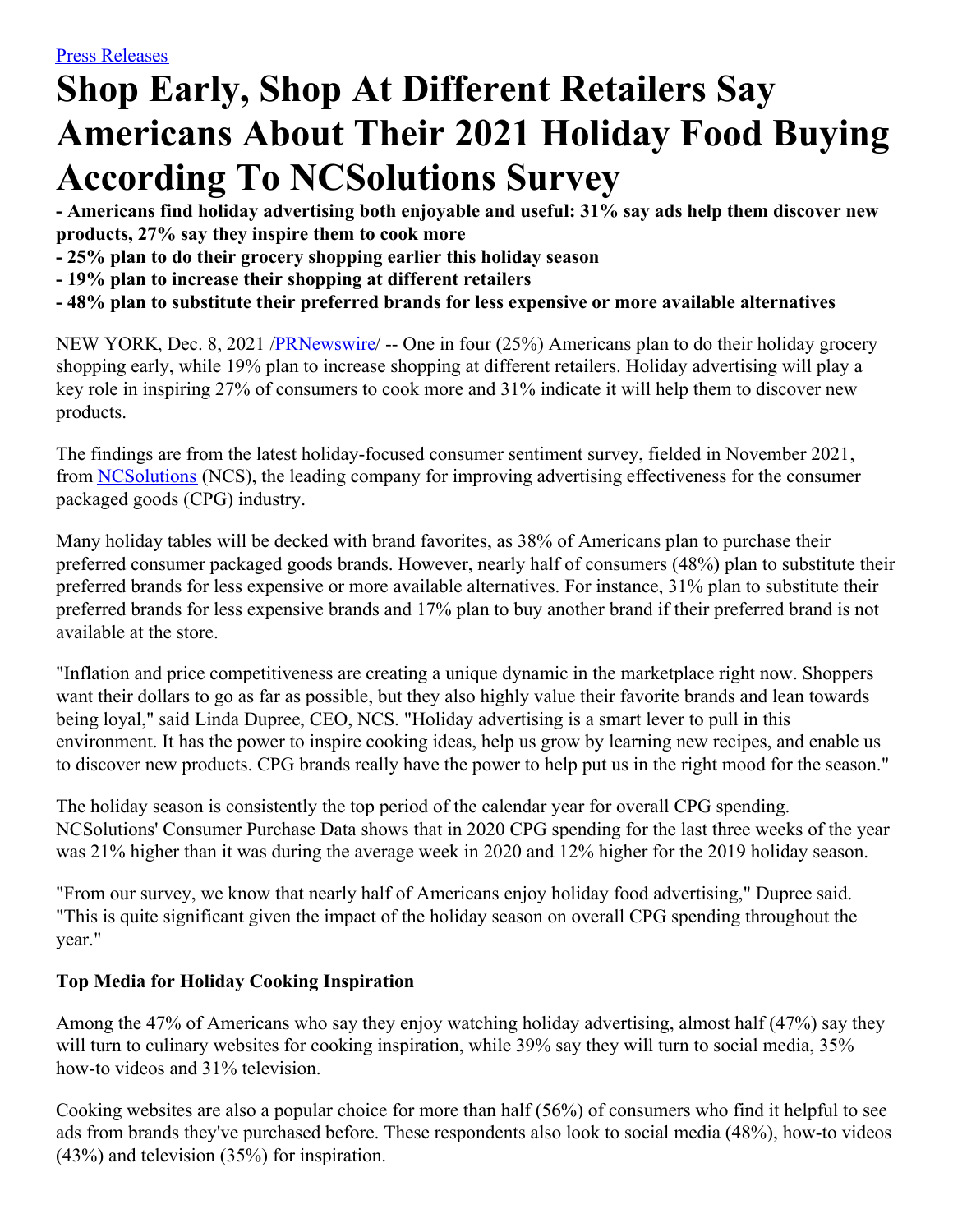Podcasts will be a source of cooking inspiration for health-conscious consumers this season. Shoppers who say organic, sustainable, plant-based or vegan food items are important to them are more likely to tune into a podcast for ideas.

Americans who say meat substitutes are important for the holidays are more likely to find inspiration from cooking websites, social media, how-to videos and TV.

Meanwhile, shoppers who prefer unprocessed foods (54%) are the most likely to turn to cooking websites for inspiration. Vegan shoppers also are likely to turn to cooking websites for their holiday inspiration.

## **Holiday Advertising Appeals to Wholesale Club Shoppers**

Wholesale club enthusiasts are more likely to seek out plant-based and healthier options for their table this holiday, with 50% searching for healthy foods, 33% organic food and 28% sustainable foods for their holiday recipes. As consumers prepare to buy holiday-related food items, those who shop at wholesale clubs are even more likely to enjoy holiday ads (58%).

Americans who say they're going to do their holiday food shopping online or in wholesale clubs are more likely to turn to cooking websites, social media and how-to videos for inspiration.

## **What Happened Last Year?**

In 2020, prior to vaccines becoming widely available, most [Americans](https://c212.net/c/link/?t=0&l=en&o=3382799-1&h=980166538&u=https%3A%2F%2Fwww.ncsolutions.com%2Fpress-and-media%2Fmost-americans-plan-to-celebrate-the-upcoming-winter-holidays-at-home-in-small-groups-and-virtually%2F%23more-5611&a=most+Americans+planned+a+more+cautious+approach) planned a more cautious approach to the holiday season. As they shopped for their at-home and virtual celebrations, many also indicated a willingness to experiment and try new meal ideas. According to NCSolutions' Consumer Purchase Data, some of the top-growing categories of holiday food spending were pre-mixed cocktails, fresh/frozen meat and frozen seafood.

*Actual consumer spending data for the 2021 holiday CPG buying will be available in [mid-January.](https://c212.net/c/link/?t=0&l=en&o=3382799-1&h=2063295728&u=https%3A%2F%2Fwww.ncsolutions.com%2Fcontact%2F&a=Contact+us) Contact us for more information.*

## **About the Consumer Sentiment Survey**

The holiday 2021 online survey was fielded between November 5-8, 2021. It has 1,130 respondents, ages 18+, with the results weighted to be representative of the overall U.S. population (variables available upon request).

## **About NCS**

NCSolutions (NCS) makes advertising work better. Our unrivaled data resources powered by leading providers combine with scientific rigor and leading-edge technology to empower the CPG ecosystem to create and deliver more effective advertising. With NCS's proven approach, brands are achieving continuous optimization everywhere ads appear, through purchase-based audience targeting and sales measurement solutions that have impacted over \$25 billion in media spend for our customers. NCS has offices in NYC, Chicago, Tampa, and Cincinnati. Visit us at nesolutions.com to learn more.

## SOURCE NCSolutions

For further information: Feintuch Communications, Henry Feintuch / Doug Wright / Ashley Blas, 646- 753-5710 / 646-753-5711 / 646-753-5713, ncsolutions@feintuchpr.com